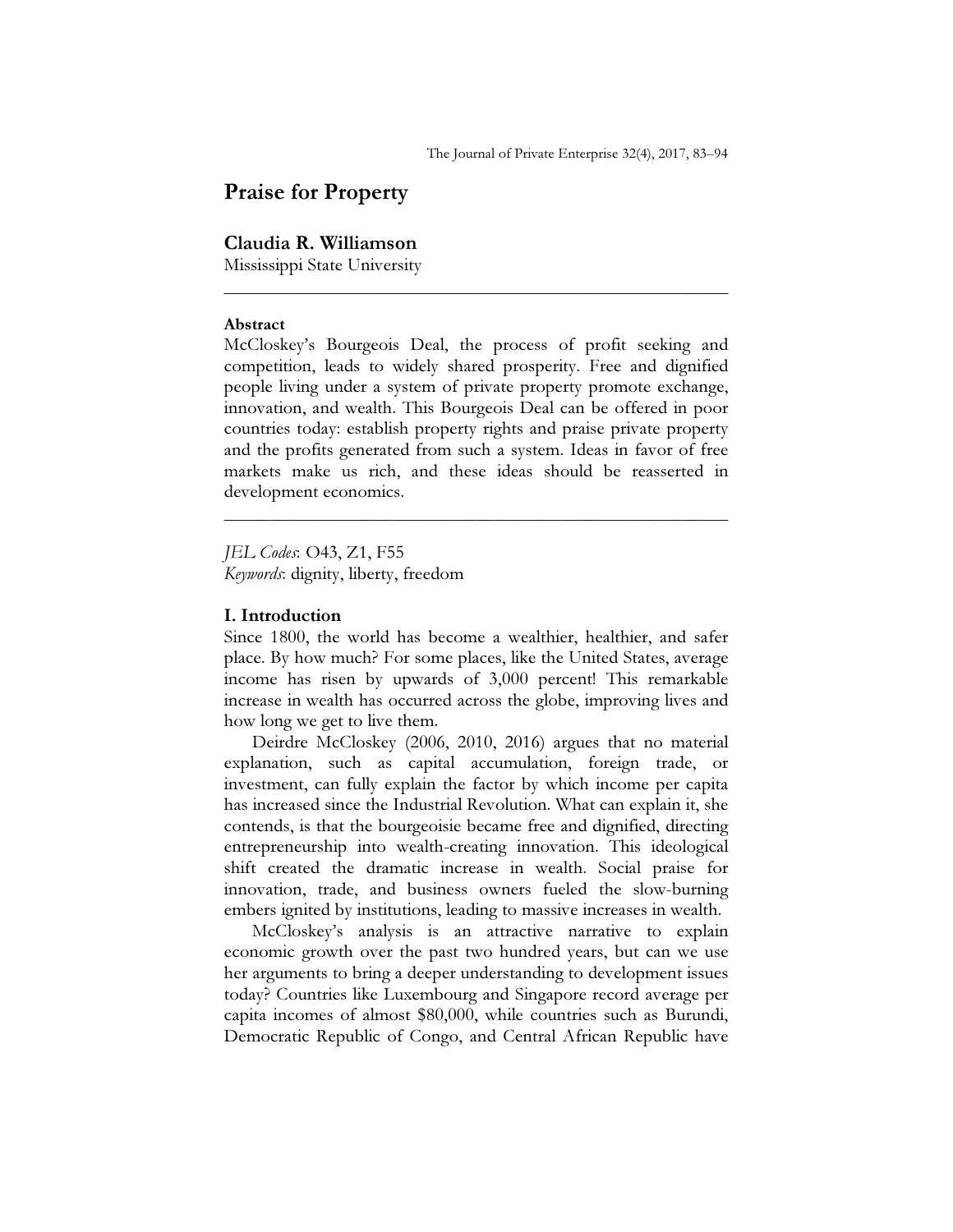average per capita incomes of less than \$800 per person (World Bank 2016b). How can we explain such differences?

Property rights. Property rights provide the context for individuals to act, altering the relative costs or payoffs to engage in wealth-enhancing activities. People innovate, or invest in human or physical capital, or trade, when they have an incentive to do so. These incentives are determined by the institutional structure of property rights that individuals face. Property rights align incentives to maximize social cooperation and prosperity. The social benefits derived from Adam Smith's invisible hand phenomenon occur within a private property context.

Mises (1920, 1949) further illustrates how wealth creation, and thus, the continued existence of modern society, is possible only under a system of private ownership of the means of production. Private property creates incentives for economic exchange, which leads to a price mechanism that enables a system of profits and losses (i.e., economic calculation). The ability to ration and reallocate scarce resources to their highest valued uses occurs because prices convey relative scarcities.

Hayek (1945) elaborates on the price mechanism as a coordinating device conveying dispersed knowledge and information. And both Mises and Hayek emphasize not only that property rights align incentives to maximize efficient resource usage, but also that a private property system creates a price system guides the best use of resources for wealth creation. Thus, Mises's (1978, p. 87) statement that "the continued existence of society depends upon private property" is no exaggeration.

Although not explicitly stated in her work, property rights are the foundation of McCloskey's Bourgeois Deal. Without property rights, there is little incentive for profit seeking and competition, which leads to widely shared prosperity. Free and dignified people living under a system of private property promote exchange, innovation, and wealth. Praise for such activities can magnify the benefit from private property, as McCloskey clearly demonstrates.

This Bourgeois Deal can be offered in poor countries today once constraints are placed on government limiting the expropriation of property. Property rights coupled with praise—praise for ideas favoring free markets—make us rich, and these ideas should be reasserted in development economics.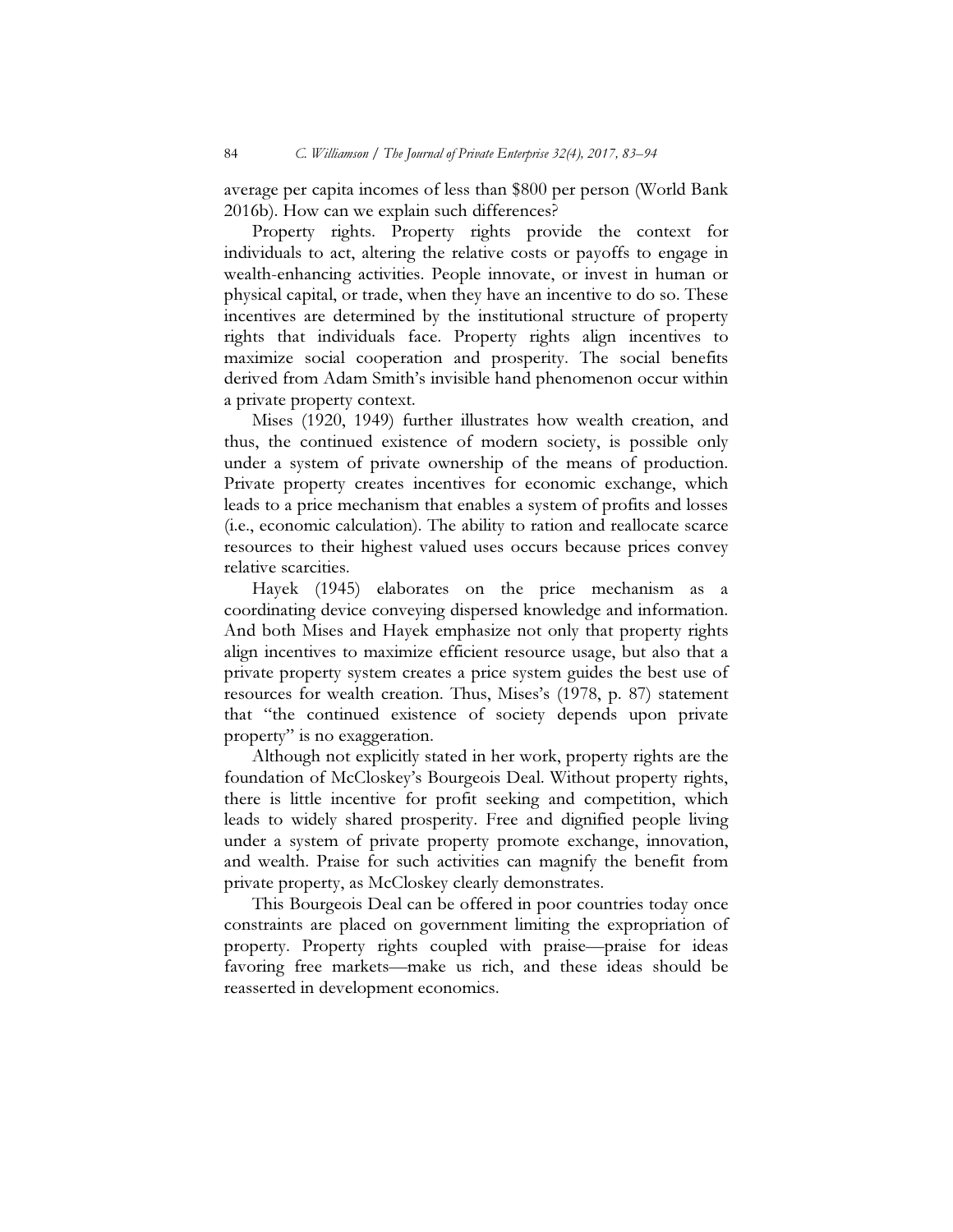### II. Evidence in Support of Property Rights

Recent research in development economics empirically links property rights with economic growth and development. Property rights facilitate capital investment, technological innovation, and entrepreneurship (Hall and Jones 1999; Kerekes and Williamson 2008). Rodrik, Subramanian, and Trebbi (2004) present empirical evidence claiming that "institutions Rule." They show that the quality of institutions, including property rights, dominates the effects of geography and trade in determining income levels across countries. Acemoglu, Johnson, and Robinson (2001) document large *causal* effects of property rights institutions on per capita income. They also attribute the reversal in relative incomes across countries from 1500 to today to variations in property rights institutions (Acemoglu, Johnson, and Robinson  $2002$ <sup>1</sup>.

The economic freedom literature also provides empirical support documenting the robust association between economic prosperity and economic institutions, including private property. Economic freedom is measured by an index ranging from  $\overline{0}$  to 10, with a higher score reflecting greater economic freedom (Gwartney, Lawson, and Hall 2016). The index is grouped into five broad components—size of government, monetary policy and price stability, legal structure and security of private property, freedom to trade without regulations, and regulation of credit, labor, and business. In a survey of the literature utilizing this index, Hall and Lawson (2014) find that an overwhelming majority of academic papers link economic freedom to "good" outcomes such as higher income levels, faster growth, longer life expectancies, and happier lives.<sup>2</sup>

Similarly, the World Bank's *Doing Business* project collects data on the ease of starting and operating businesses across countries. It creates quantitative indicators on the ease of doing business in areas such as starting a business, dealing with construction permits, getting electricity, registering property, getting credit, protecting minority investors, paying taxes, trading across borders, enforcing contracts,

 $\overline{a}$ 

<sup>&</sup>lt;sup>1</sup> McCloskey rejects this work, arguing that institutions alone cannot explain large increases in economic growth. However, she is rejecting the narrow view of institutions as the formal rules of the game. Williamson (2012) provides an argument that McCloskey's social praise for entrepreneurship can be considered an institutional change if institutions include both formal and informal rules, norms, and cultural attitudes.

<sup>2</sup> Murphy (2016) presents evidence that Gwartney, Lawson, and Hall's measure of economic freedom is an appropriate measure of institutional quality.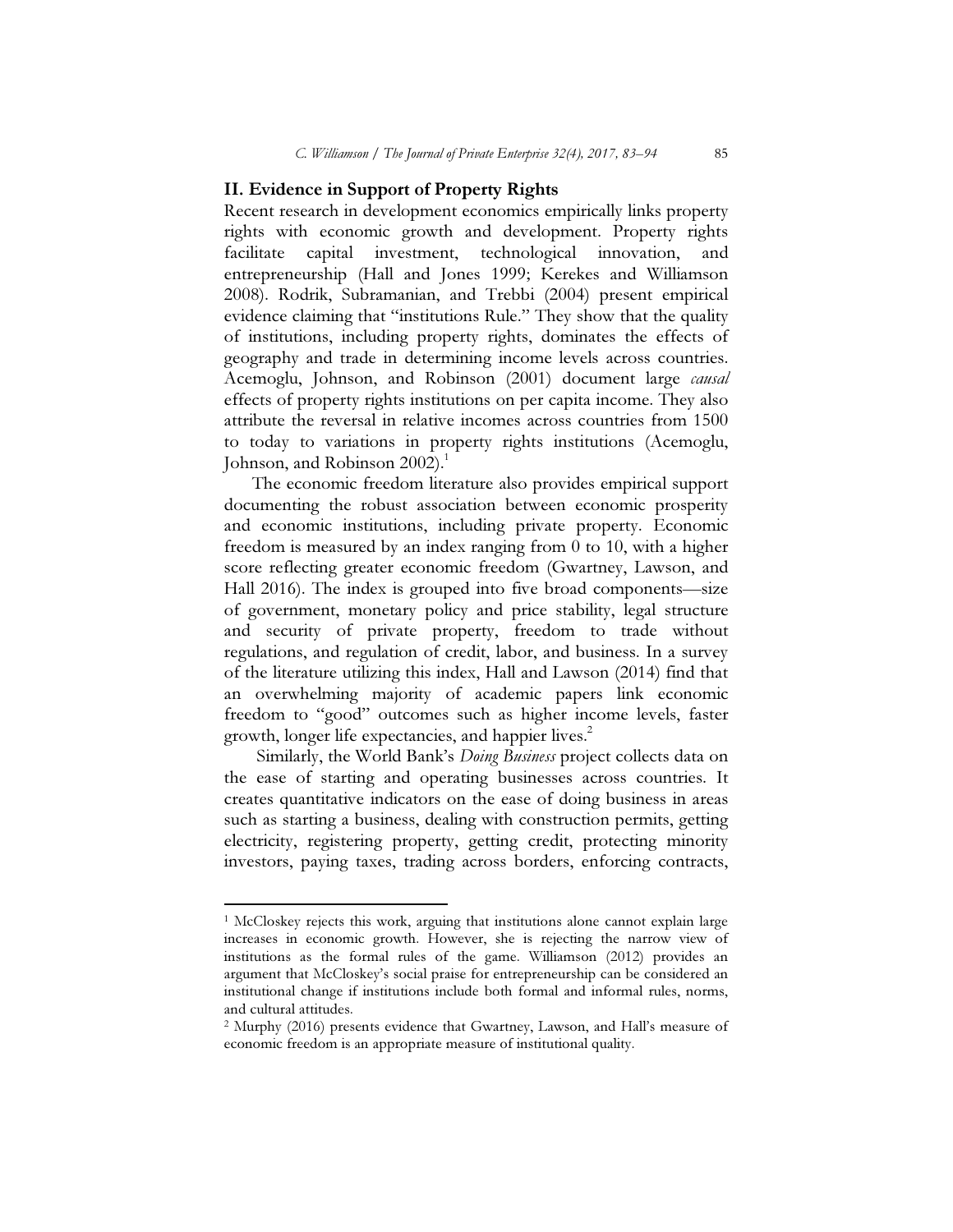and resolving insolvency. The overall ease of doing business index aggregates all ten categories. A high ease of doing business ranking means that the regulatory environment is more conducive to starting and operating a local firm.

Not surprisingly, countries that impose fewer regulatory burdens on businesses tend to experience better economic outcomes. For example, differences in the regulation of new business entry, one component of *Doing Business*, have important economic component of Doing Business, have important economic consequences. Djankov (2009) surveys 201 academic articles and concludes, "easier regulation of start-ups increases entrepreneurship, raises productivity, and cuts corruption" (p. 190). Klapper, Laeven, and Rajan (2006) find that the number of entry procedures is negatively correlated with new firm development. Djankov, McLiesh, and Ramalho (2006) also show that entry regulation is negatively associated with growth across countries.

Tables 1 and 2 present 2014 data on income per capita (World Bank 2016b), life expectancy (World Bank 2016b), economic freedom (Gwartney, Lawson, and Hall 2016), and Doing Business's ease of doing business and ease of starting a business rankings (World Bank 2016a). Table 1 presents the top ten and bottom ten countries based on income per capita. The richest countries in the world have average incomes (\$62,316) that are more than three standard deviations higher than the average incomes in the poorest countries (\$1,129). Individuals living in the wealthiest countries tend to live, on average, twenty-one years longer than those in the poorest countries.

Partially explaining these income differences are the differences in economic freedom and ease of doing business across the two groups. Rich countries are among the highest scoring in the economic freedom index while the poorest are some of the lowest. The average difference in economic freedom between the two groups is more than two standard deviations. Wealthy countries also tend to create a business friendly environment, whereas poor countries do not. It only costs about 2 percent of income per capita, on average, to open a business in a wealthy country, whereas it costs more than 94 percent in a poor country.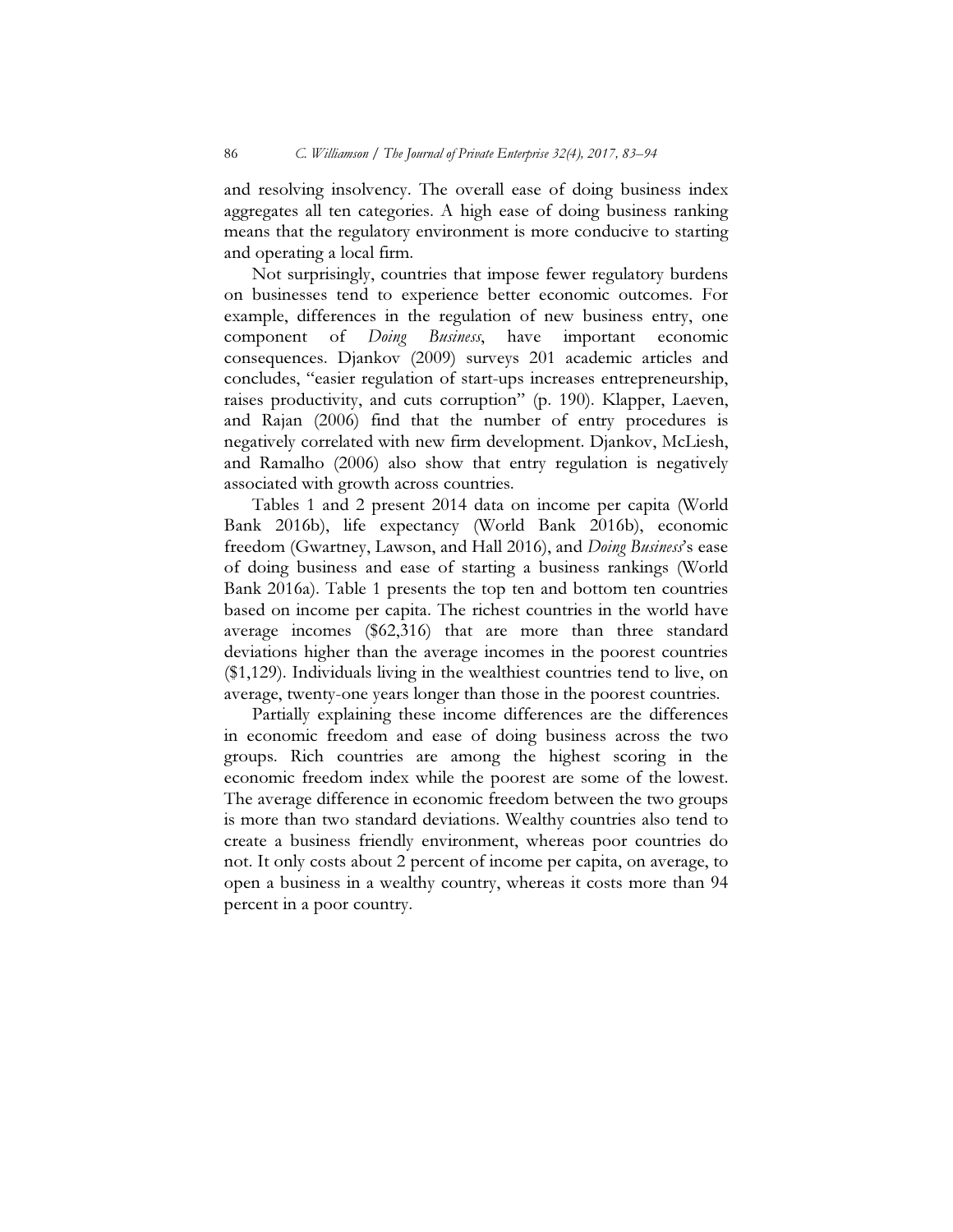|                         | Life<br>Income per<br>capita |    |            |                     |                 | Ease of           |                        |
|-------------------------|------------------------------|----|------------|---------------------|-----------------|-------------------|------------------------|
|                         |                              |    | expectancy | Economic<br>freedom |                 | doing<br>business | Starting a<br>business |
|                         |                              |    |            |                     |                 |                   | Cost                   |
|                         |                              |    |            | Rank<br>(1–189)     | Rank<br>(1–189) | Time<br>(days)    | (% income<br>pc)       |
| Top ten                 |                              |    |            |                     |                 |                   |                        |
| countries               |                              |    |            |                     |                 |                   |                        |
| Luxembourg              | 91,368                       | 82 | 7.70       | 57                  | 76              | 18.50             | 2.00                   |
| Singapore               | 79,551                       | 83 | 8.53       | $\mathbf{1}$        | 6               | 2.50              | 0.60                   |
| Kuwait                  | 69,878                       | 75 | 7.28       | 100                 | 150             | 31.00             | 2.00                   |
| United Arab<br>Emirates | 64,563                       | 77 | 7.75       | 32                  | 57              | 8.00              | 6.30                   |
| Norway                  | 64,161                       | 82 | 7.48       | 8                   | 21              | 5.00              | 0.90                   |
| Switzerland             | 55,271                       | 83 | 8.24       | 26                  | 66              | 10.00             | 2.00                   |
| Hong Kong               | 52,610                       | 84 | 8.93       | 5                   | 8               | 2.50              | 1.40                   |
| <b>United States</b>    | 51,708                       | 79 | 7.75       | 7                   | 44              | 5.60              | 1.20                   |
| Ireland                 | 48,384                       | 81 | 8.15       | 19                  | 19              | 6.00              | 0.30                   |
| Netherlands             | 45,662                       | 81 | 7.82       | 25                  | 20              | 4.00              | 5.00                   |
| Bottom ten<br>countries |                              |    |            |                     |                 |                   |                        |
| Haiti                   | 1,653                        | 63 | 7.39       | 179                 | 187             | 97.00             | 246.70                 |
| Rwanda                  | 1,585                        | 64 | 7.33       | 55                  | 117             | 6.50              | 59.80                  |
| Madagascar              | 1,371                        | 65 | 6.67       | 166                 | 112             | 12.00             | 44.80                  |
| Togo                    | 1,337                        | 60 | 5.91       | 152                 | 136             | 10.00             | 94.90                  |
| Guinea-<br>Bissau       | 1,336                        | 55 | 5.85       | 181                 | 176             | 9.00              | 50.10                  |
| Malawi                  | 1,115                        | 63 | 5.52       | 144                 | 158             | 38.00             | 106.60                 |
| Niger                   | 902                          | 61 | 5.57       | 164                 | 177             | 15.00             | 76.70                  |
| Burundi                 | 734                          | 57 | 6.07       | 151                 | 18              | 5.00              | 13.40                  |
| Congo, Dem.<br>Rep.     | 711                          | 59 | 5.64       | 187                 | 172             | 16.00             | 30.00                  |
| Central Afr.<br>Rep.    | 544                          | 51 | 5.50       | 185                 | 188             | 22.00             | 226.00                 |
| Top ten<br>countries    | 62,316                       | 81 | 7.96       | 28                  | 47              | 9.31              | 2.17                   |
| Bottom ten<br>countries | 1,129                        | 60 | 6.15       | 156                 | 144             | 23.05             | 94.90                  |
| All countries 17,768    |                              | 72 | 6.90       | 95                  | 95              | 23.00             | 26.09                  |

#### Table 1: Income and Doing Business, Sorted by Income

Note: Income per capita is GDP per capita, PPP (constant 2011 international dollars). Life expectancy is at birth in years. Data for both variables are measured in 2014 and collected from World Bank (2016b). Economic freedom is measured as of 2014 (Gwartney, Lawson, and Hall 2016). Doing Business data are measured in 2014 (World Bank 2016a).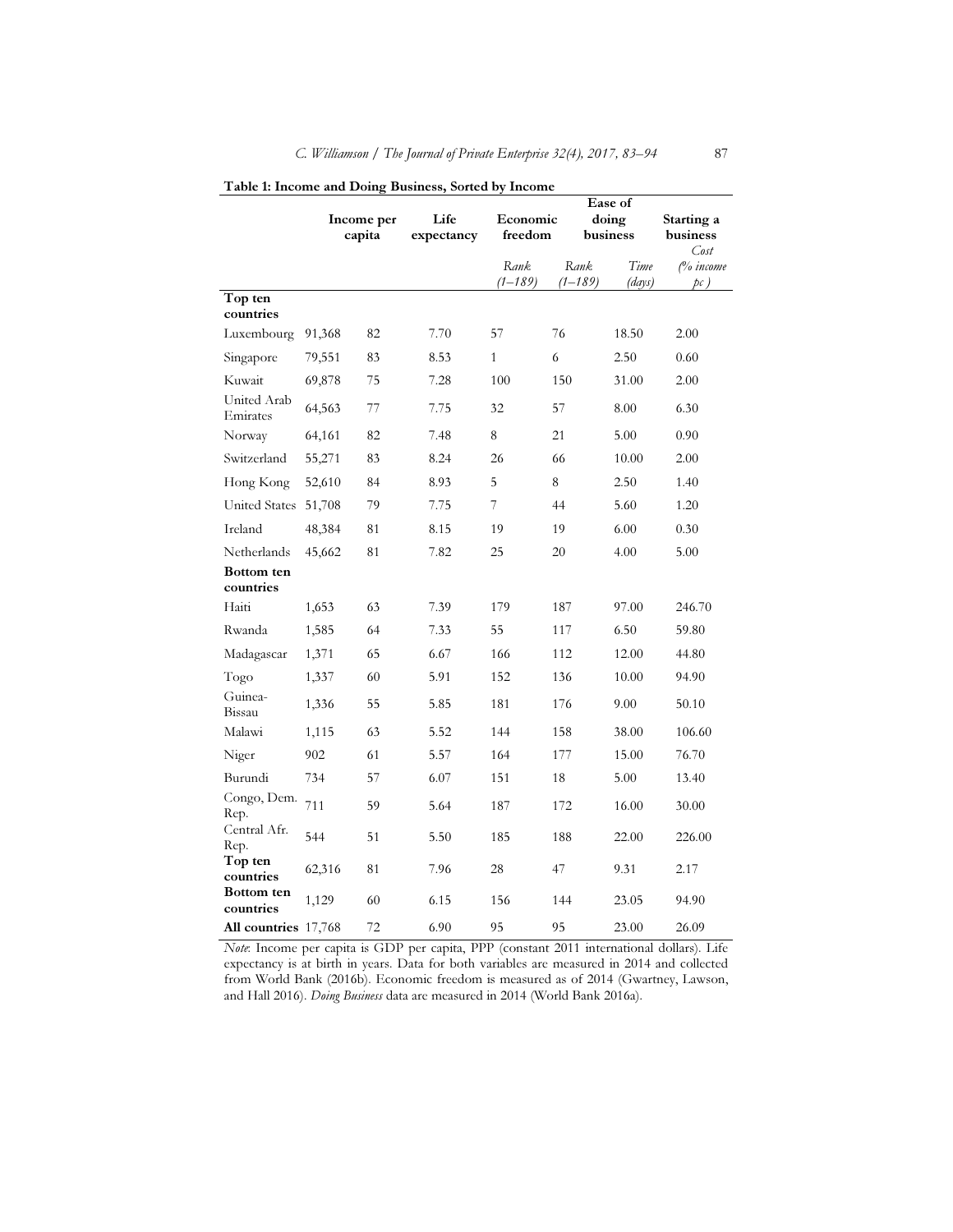For example, Singapore, the second richest country in the sample, is the highest ranked for ease of doing business, minimizing the time (2.5 days) and cost (0.6 percent of income per capita) to open a business. At the other extreme, Central African Republic has adopted burdensome business regulations creating one of the most unfriendly business environments in the world. It costs more than 200 percent of average income and 22 days to comply with regulations to legally open a business.

Table 2 utilizes the same data but sorts countries based on ease of doing business instead of income. The top ten and bottom ten are listed along with their respective indicators for starting a business, income per capita, and life expectancy. The best countries for conducting business include Singapore, New Zealand, Denmark, South Korea, and Hong Kong. Among this group, it only takes about six days and costs 2.0 percent of income to start a business. Business friendly countries are also wealthy countries with per capita incomes averaging almost \$48,000. This is three times higher than the average among all countries and almost ten times higher than countries with the worst business environment.

The worst ranked ease of doing business countries include Venezuela, Central African Republic, South Sudan, Democratic Republic of Congo, and Libya. These countries are among the poorest in the world with an average per capita income of \$5,111. Individuals in these countries have much lower life expectancies about 23 years less, on average, compared to business friendly countries.

Collectively, these two tables suggest that not only do rich countries manage to limit burdensome business regulations, but also that countries creating a business friendly environment are richer and their citizens tend to live longer. These data imply that as long as legal restrictions are removed, individuals take advantage of profit opportunities, making everyone better off.<sup>3</sup>

 $\overline{a}$ 

<sup>&</sup>lt;sup>3</sup> See Brown (2016) for a historical comparative case study analysis of the factors influencing institutional change toward economic freedom.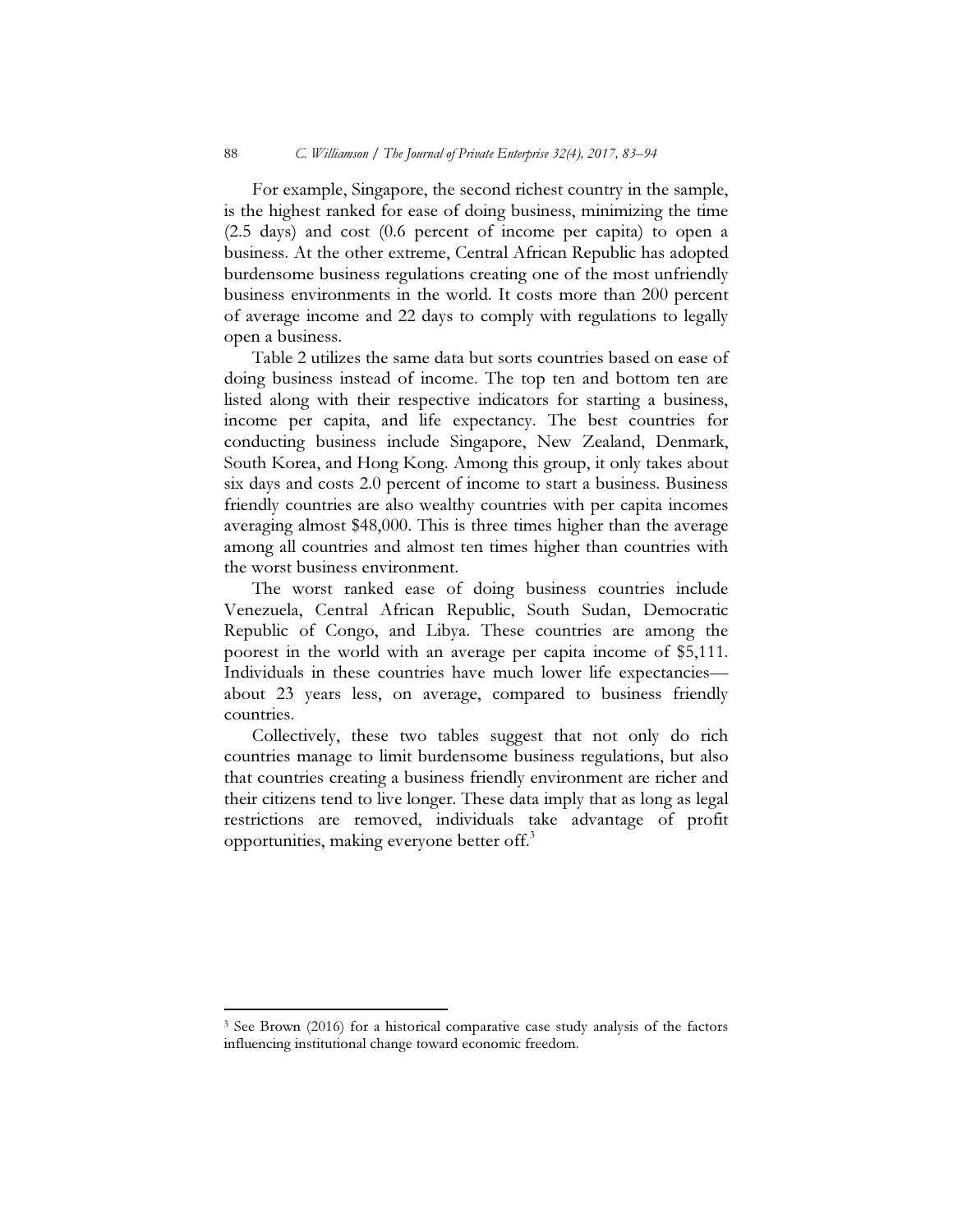|                         | Ease of                                | $\overline{\phantom{a}}$ |        |                        | $\cdots$<br>Income |      |
|-------------------------|----------------------------------------|--------------------------|--------|------------------------|--------------------|------|
|                         | doing                                  |                          |        |                        | per                | Life |
|                         | business<br><b>Starting a business</b> |                          | capita | expectancy             |                    |      |
|                         | Rank                                   | Rank                     | Time   | $Cost \, \mathcal{O}'$ |                    |      |
|                         | $(1 - 189)$                            | $(1 - 189)$              | (days) | <i>income</i> pc)      |                    |      |
| Top ten                 |                                        |                          |        |                        |                    |      |
| countries               |                                        |                          |        |                        |                    |      |
| Singapore               | $\mathbf{1}$                           | 6                        | 2.50   | 0.60                   | 79,551             | 83   |
| <b>New</b>              | $\overline{c}$                         | $\mathbf{1}$             | 0.50   | 0.30                   | 34,263             | 81   |
| Zealand                 |                                        |                          |        |                        |                    |      |
| Denmark                 | 3                                      | 24                       | 5.50   | 0.20                   | 43,157             | 81   |
| South Korea             | $\overline{4}$                         | 16                       | 4.00   | 14.50                  | 33,640             | 82   |
| Hong Kong               | 5                                      | 8                        | 2.50   | 1.40                   | 52,610             | 84   |
| United<br>Kingdom       | 6                                      | 43                       | 6.00   | 0.30                   | 38,085             | 81   |
| United<br><b>States</b> | 7                                      | 44                       | 5.60   | 1.20                   | 51,708             | 79   |
| Norway                  | 8                                      | 21                       | 5.00   | 0.90                   | 64,161             | 82   |
| Sweden                  | 9                                      | 32                       | 16.00  | 0.50                   | 43,976             | 82   |
| Finland                 | 10                                     | 26                       | 14.00  | 1.10                   | 38,577             | 81   |
| Bottom ten              |                                        |                          |        |                        |                    |      |
| countries               |                                        |                          |        |                        |                    |      |
| Liberia                 | 180                                    | 30                       | 4.50   | 17.40                  | 804                | 61   |
| Guinea-<br>Bissau       | 181                                    | 176                      | 9.00   | 50.10                  | 1,336              | 55   |
| Chad                    | 182                                    | 184                      | 60.00  | 150.60                 | 2,074              | 52   |
| Angola                  | 183                                    | 174                      | 66.00  | 118.80                 | 6,956              | 52   |
| Venezuela               | 184                                    | 182                      | 144.00 | 49.90                  | 16,769             | 74   |
| Central Afr.<br>Rep.    | 185                                    | 188                      | 22.00  | 226.00                 | 544                | 51   |
| South Sudan             | 186                                    | 178                      | 14.00  | 242.40                 | 1,926              | 56   |
| Congo,<br>Dem. Rep.     | 187                                    | 172                      | 16.00  | 30.00                  | 711                | 59   |
| Libya                   | 188                                    | 142                      | 35.00  | 19.90                  | 14,880             | 72   |
| Eritrea                 | 189                                    | 183                      | 84.00  | 41.50                  |                    | 64   |
| Top ten                 |                                        |                          |        |                        |                    |      |
| countries               |                                        | 22.1                     | 6.16   | 2.10                   | 47,973             | 82   |
| Bottom ten              |                                        | 160.9                    | 45.45  | 94.66                  | 5,111              | 59   |
| countries               |                                        |                          |        |                        |                    |      |
| All<br>countries        |                                        | 94.96                    | 23.00  | 26.09                  | 17,768             | 71   |

Table 2: Income and Doing Business, Sorted by Business Rankings

Note: Income per capita is GDP per capita, PPP (constant 2011 international dollars). Life expectancy is at birth in years. Data for both variables are measured in 2014 and collected from World Bank (2016b). Economic freedom is measured as of 2014 (Gwartney, Lawson, and Hall 2016). Doing Business data are measured in 2014 (World Bank 2016a).

#### III. Praise Matters, Too

First and foremost, individuals must be able to own and exchange property; start a business, if they so desire; and believe that their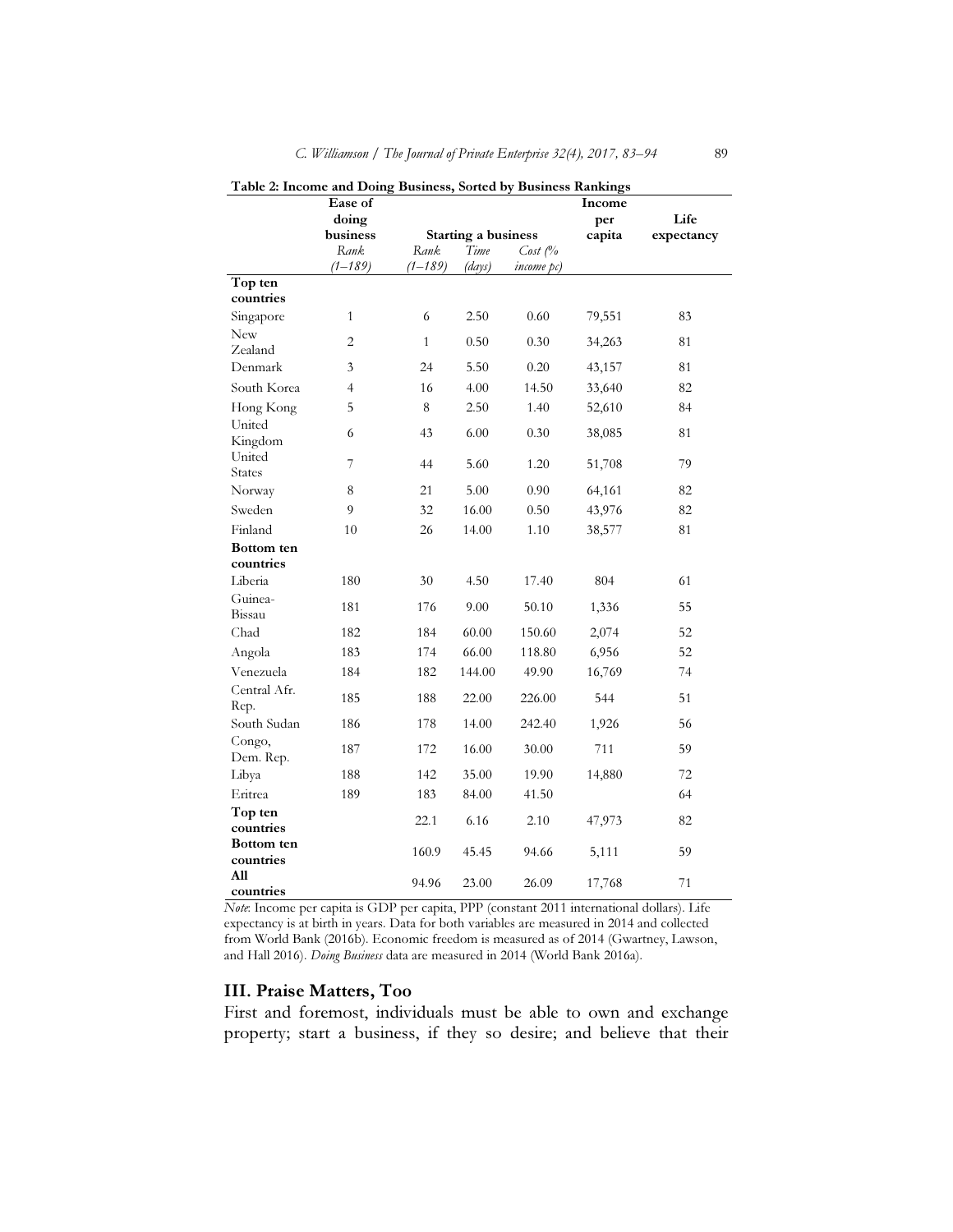property and profit will be secure against private or government expropriation. Without such confidence, little or no exchange takes place and poverty is the norm. Once property rights are secure and individuals can successfully operate businesses, wealth creation begins.

Praise for wealth-creating activities can incentivize others to allocate their talents toward them. As more individuals participate in the market process, everyone is made better off. Property rights make gains from trade possible, and additional gains from trade are captured if competition, entrepreneurship, and innovation are viewed favorably. On the contrary, social norms against owning a business or generating profits can limit such gains. Even if government removes artificial barriers to trade and entrepreneurship, social constraints may discourage entrepreneurial activities (Baumol 1990).

This argument suggests that ideas have consequences, and these consequences are generated by the social infrastructure. Currently, many bad ideas are espoused in development economics, with one in particular dominating development discussions. As explained by Easterly (2006, 2013), the conventional approach to development is based on a technical illusion, the belief that poverty is merely a social engineering problem that can be solved by applying technical expert solutions. These solutions, while technically "correct," lack the required local knowledge to make scientific solutions effective in practice.

These development experts are not the solution but are part of the problem. Technical experts, with their scientific knowledge and foreign aid funds, rely on poor national governments, many of which are authoritarian, to implement top-down technical solutions. This further empowers dictatorships who face minimal constraints. Ironically, he argues, if individuals were given economic and political freedoms, they would discover their own solutions to their technical problems. The root cause of poverty, according to Easterly, is the lack of rights, including property rights.

Easterly encourages the development community to at least debate these opposing ideas, recognizing that ideas have consequences. For example, he criticizes the World Bank for not being willing to mention the word "democracy." Development experts often praise the technocratic approach without mention of any rights, including property rights. One potential consequence from such omission is that individuals living in poor, aid-receiving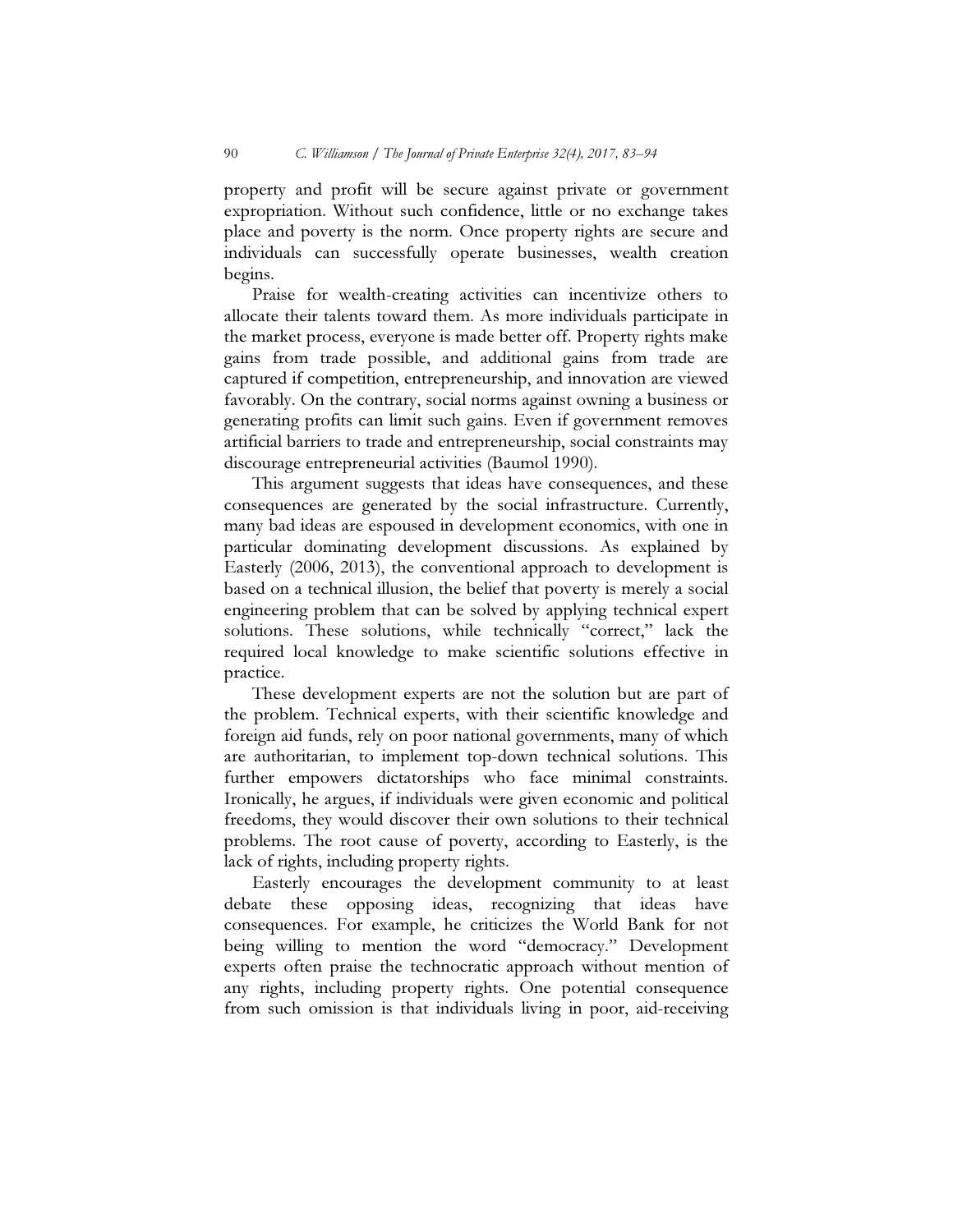countries will start believing that the only path to prosperity comes from technical experts.

Table 3 presents 2015 data collected from a Pew Global Attitudes and Trends survey (Pew Research Center 2015). Nine aid-receiving countries are surveyed and asked, "Please tell me how confident you are that the following organizations or groups will help solve the major problems in our country. Are you very confident, somewhat confident, not too confident, or not confident at all? (1) Foreign aid organizations, such as the United Nations, (2) national companies, and (3) foreign companies." The percentage of respondents answering "very confident" and "somewhat confident" are summed for each category.

|              |                | Confidence to solve major<br>problems $(\% )$ |                      | Income<br>per capita | Foreign<br>aid | Ease of<br>doing<br>business |
|--------------|----------------|-----------------------------------------------|----------------------|----------------------|----------------|------------------------------|
|              | Foreign<br>aid | National<br>companies                         | Foreign<br>companies | \$                   | $%$ of GNI     | Rank<br>(1–189)              |
| Burkina Faso | 65             | 60                                            | 52                   | 1,546                | 9.2            | 149                          |
| Ethiopia     | 66             | 65                                            | 58                   | 1,431                | 6.5            | 148                          |
| Ghana        | 76             | 65                                            | 70                   | 3,894                | 3.1            | 112                          |
| Kenya        | 74             | 66                                            | 67                   | 2,819                | 4.4            | 129                          |
| Nigeria      | 70             | 73                                            | 68                   | 5,639                | 0.5            | 170                          |
| Senegal      | 68             | 71                                            | 58                   | 2,215                | 7.2            | 156                          |
| South Africa | 59             | 69                                            | 58                   | 12,436               | 0.3            | 69                           |
| Tanzania     | 76             | 79                                            | 67                   | 2,421                | 5.6            | 140                          |
| Uganda       | 81             | 63                                            | 60                   | 1,689                | 6.2            | 135                          |
| Average      | 71             | 68                                            | 62                   | 3,788                | 4.8            | 134                          |

Table 3: Confidence in Foreign Aid, National and Foreign Companies

Note: Confidence data are collected from the Pew Global Attitudes and Trends survey (2015). Income per capita is GDP per capita, PPP (constant 2011 international dollars). Foreign aid is net ODA as a percent of GNI. Data for both variables are measured in 2014 and collected from World Bank (2016b). *Doing Business* data are measured in 2014 (World Bank 2016a).

In five of the nine countries, individuals have more confidence in foreign aid organizations than in either national or foreign companies. Nigeria, Senegal, South Africa, and Tanzania have more confidence in national companies than in foreign aid agencies. In all countries, individuals have more confidence in foreign aid than in foreign firms. It seems that individuals in these countries believe foreign aid may provide greater benefits than trade and competition from foreign firms. It is not surprising that this subset of countries is relatively poor, with an unfriendly business environment.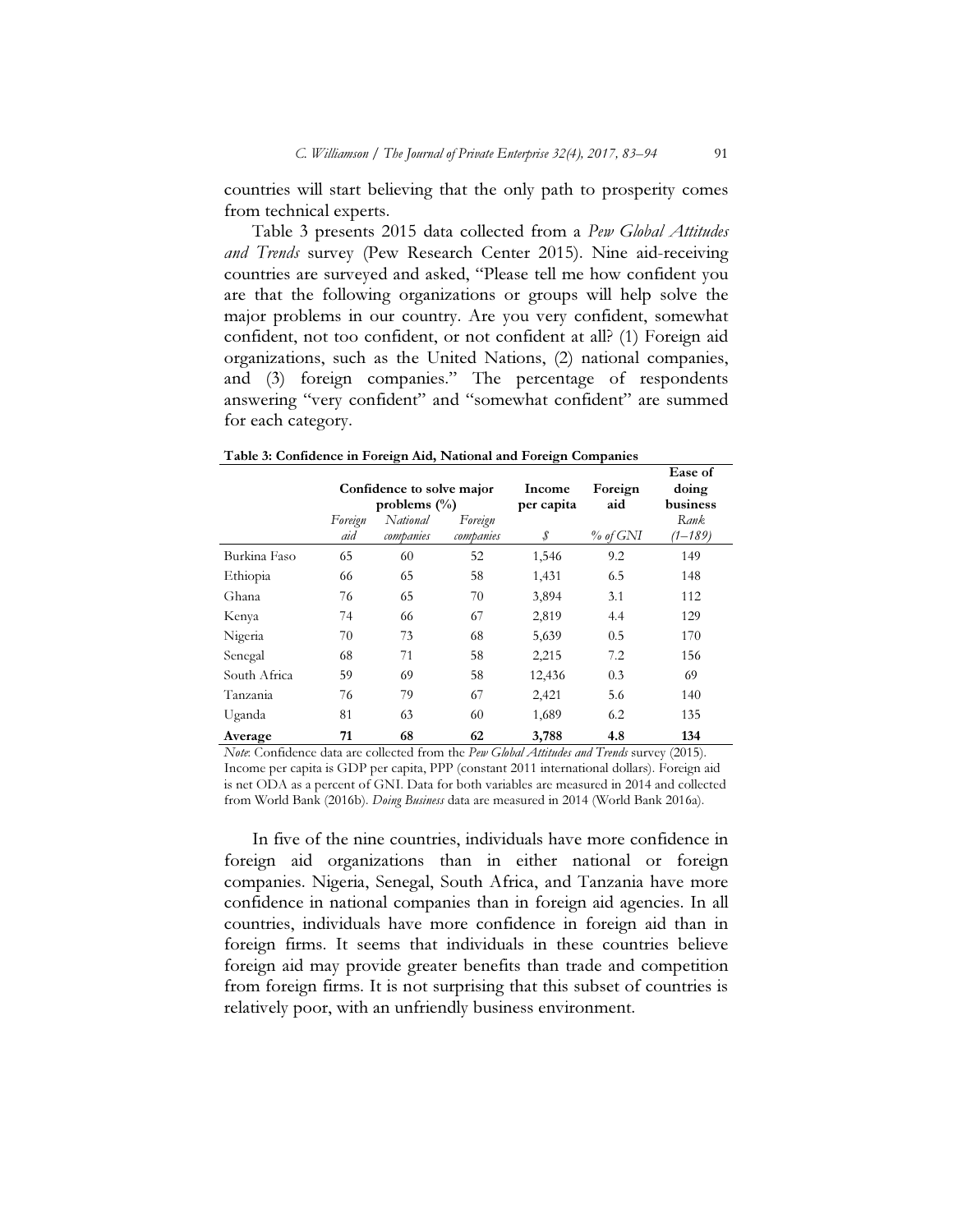Even though data are limited, table 3 provides insight into how global interactions shape attitudes that may have development consequences. Individuals in aid-receiving countries may praise foreign aid organizations at the expense of entrepreneurship and business ownership. Talented individuals may prefer to work for foreign aid or other government agencies instead of pursuing wealthgenerating activities. To complicate matters, starting and operating a business tends to be more difficult in poor, aid-receiving countries. Thus, individuals may face both legal and social barriers to market activity—a reversal of McCloskey's Bourgeois Deal.

#### IV. Conclusion

Property rights and praise for profit-seeking activities determine incentives to engage in productive versus unproductive activities ranging from economic exchange to rent seeking. The complementarity between formal and informal rules surrounding private property is what leads to the highest economic payoff. Williamson (2012) states:

McCloskey's "sweet talk," which gave way to dignifying the bourgeoisie, may only be sweet because of some minimum, pre-existing liberty that allowed the change in ideas to actually have an effect. It was the match between the informal and formal institutions, or cultural values coupled with economic freedom, or dignity and liberty, that sparked the industrial revolution (p. 768).

The same can happen in poor countries today. However, an additional barrier currently exists that was not present during the 1700s–1800s. The development community, full of technical experts, focuses on technical, top-down solutions instead of promoting property rights, praising entrepreneurship, and encouraging a debate on development ideas. Ideas in favor of free markets make us rich, and these ideas should be reasserted in development economics.

The Bourgeois Deal can be offered in poor countries. Dignity and liberty will start to take hold once constraints are placed on government, limiting the expropriation of property.

#### References

Acemoglu, Daron, Simon Johnson, and James Robinson. 2001. "The Colonial Origins of Comparative Development: An Empirical Investigation." American Economic Review, 91(5): 1369–1401.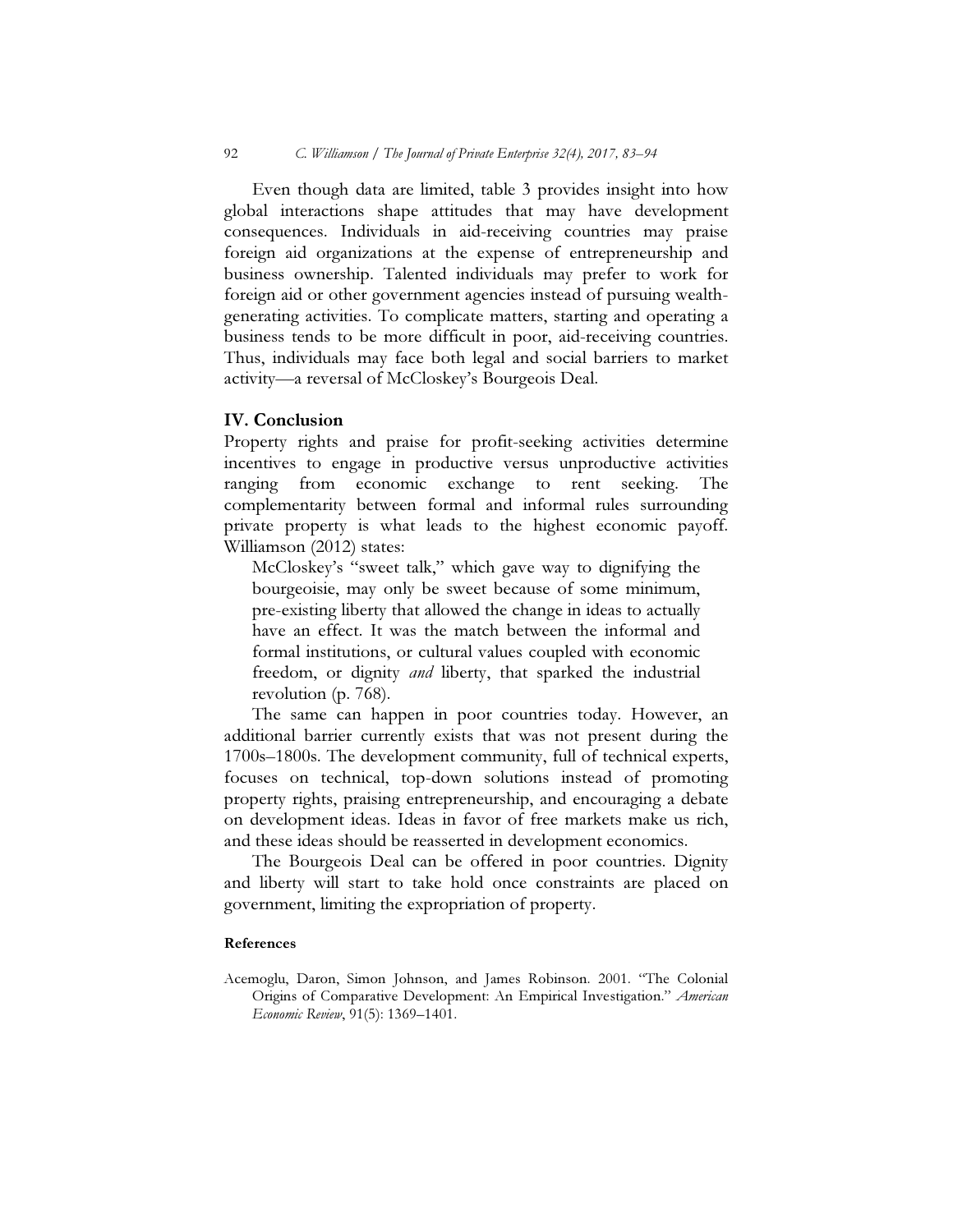- Acemoglu, Daron, Simon Johnson, and James Robinson. 2002. "Reversal of Fortunes: Geography and Institutions in the Making of the Modern World Income Distribution." *Quarterly Journal of Economics*, 117(4): 1231–94.
- Baumol, William. 1990. "Entrepreneurship: Productive, Unproductive, and Destructive." Journal of Political Economy, 98(5): 892–921.
- Brown, Matthew. 2016. "Identifying Drivers of Economic Reform: A Case Studies Approach." Journal of Private Enterprise, 31(1): 1-19.
- Djankov, Simeon. 2009. "The Regulation of Entry: A Survey." World Bank Research Observer, 24(2), 183–203.
- Djankov, Simeon, Caralee McLiesh, and Rita Ramalho. 2006. "Regulation and Growth." Economic Letters, 92: 395–401.
- Easterly, William. 2006. The White Man's Burden: Why the West's Efforts to Aid the Rest Have Done So Much Ill and So Little Good. New York: Penguin Press.
- Easterly, William. 2013. The Tyranny of Experts: Economists, Dictators, and the Forgotten Rights of the Poor. New York: Basic Books.
- Gwartney, James, Robert Lawson, and Joshua Hall. 2016. The Economic Freedom of the World: Annual Report. Vancouver: Fraser Institute.
- Hall, Joshua, and Robert Lawson. 2014. "Economic Freedom of the World: An Accounting of the Literature." Contemporary Economic Policy, 32(1): 1-19.
- Hall, Robert E., and Charles I. Jones. 1999. "Why Do Some Countries Produce So Much More Output per Worker Than Others?" Quarterly Journal of Economics, 114(1): 83–116.
- Hayek, F. A. 1945. "The Use of Knowledge in Society." American Economic Review, 35(4): 519–30.
- Kerekes, Carrie B., and Claudia R. Williamson. 2008 "Unveiling de Soto's Mystery: Property Rights, Capital, and Development." Journal of Institutional Economics, 4(3): 299–325.
- Klapper, Leora, Luc Laeven, and Rughuram Rajan. 2006. "Entry Regulation as a Barrier to Entrepreneurship." Journal of Financial Economics, 82: 591-629.
- Mises, Ludwig von. (1920) 1935. "Economic Calculation in the Socialist Commonwealth." In Collectivist Economic Planning, edited by F. A. Hayek. London: Routledge & Kegan Paul.
- Mises, Ludwig von. (1949) 1998. Human Action. Auburn, AL: Mises Institute.
- Mises, Ludwig von. 1978. Liberalism: A Socio-Economic Exposition, Kansas City, KS: Sheed, Andrews, and McMeel.
- McCloskey, Deirdre. 2006. The Bourgeois Virtues: Ethics for an Age of Commerce. Chicago: University of Chicago Press.
- McCloskey, Deirdre. 2010. Bourgeois Dignity: Why Economics Can't Explain the Modern World. Chicago: University of Chicago Press.
- McCloskey, Deirdre. 2016. Bourgeois Equality: How Ideas, Not Capital or Institutions, Enriched the World. Chicago: University of Chicago Press.
- Murphy, Ryan H. 2016. "A Comment on 'Measuring Economic Freedom: A Comparison of Two Major Sources.'" Journal of Private Enterprise, 31(3)l: 69–91.
- Pew Research Center. 2015. Pew Global Attitudes and Trends. Washington, DC: Pew Research Center.
- Rodrik, D., A. Subramanian, and F. Trebbi. 2004. "Institutions Rule: The Primacy of Institutions Over Geography and Integration in Economic Development." Journal of Economic Growth, 9(2): 131–65.